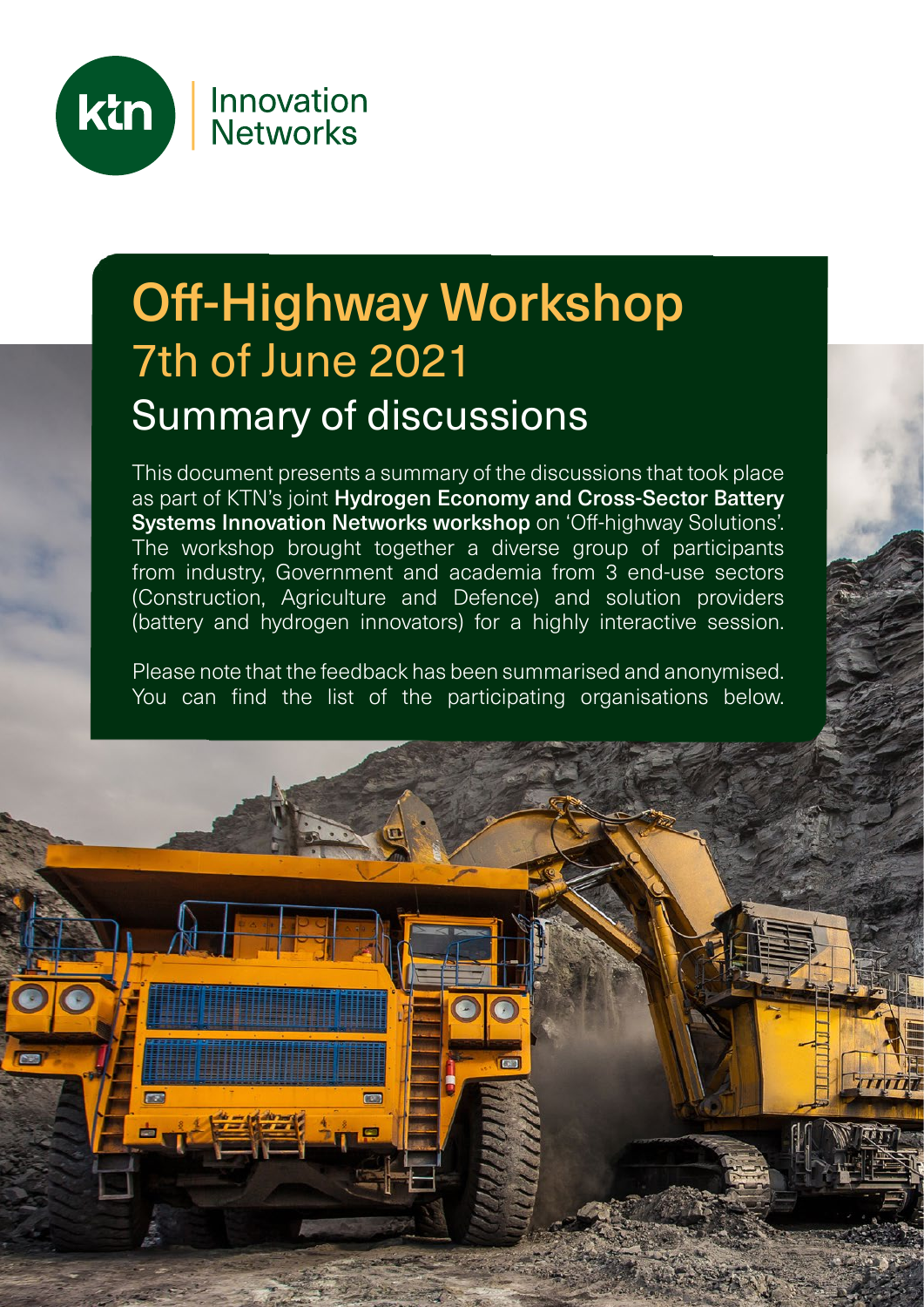# Technical Challenges

The technical challenges that were raised from participants were split across 4 main themes; infrastructure needs, vehicle design, battery innovation and hydrogen innovation.

### Infrastructure needs:

- A widespread electric vehicle (EV) charging / hydrogen (H2) refuelling network.
- Local / onsite energy generation for remote agriculture / construction or defence locations.
- Short refuelling times for heavily used vehicles.

### Vehicle Design:

- The need for, and the availability of modular drop in systems.
- 'Safe' thermal runaway. i.e. do not vent into passenger compartment.
- Space within existing platforms (military vehicles etc.) is already limited retro-fit might be difficult.

### Battery Innovation:

- Further research is required for next generation battery technology: solid state, lithium metal anodes, etc.
- High energy batteries that are stable.
- Solutions for green fleet (deployed military platforms) have to work in extreme environments.
- Need for international supply chain not only based in China.

### Hydrogen Innovation:

- Next generation hydrogen storage mechanisms (i.e. liquid hydrogen / metal hydride)
- Concerns over robustness of hydrogen supplies / tanks
- Safe and easy transportation to point of deployment
- Hydrogen purity

## Non-technical Challenges

Across the three sectors, 5 key non-technical challenges were identified and the narrative on these appeared to be largely similar.

### Manufacturing:

- Scaling up quickly to meet demand.
- Lead times associated with heavy duty vehicles.
- Siloed industry; very large, or very small manufacturers.
- Machines made to global requirements with the UK being a relatively small market.
- Validating new technologies to enable approved supply ASAP.
- Confidence in Hydrogen is it certain before we invest?

### Safety:

- High investment assets often demand a retrofit solution making 'designed in' safety hard.
- Perception the need to demyth safety concerns and provide education on the true risks.
- Fire; temperatures and effect of Lithium battery fire vs petrol. Are structures protected against conventional fires safe against lithium battery 'fires'?

### Legislation, policy and standards:

- How to get regulations assigned ahead of advances in new technology?
- The need to produce global products that align with global standards, quickly.
- Lots of long term policy, but very little early or intermediate planning making large investment decisions hard for individual organisations
- Lithium ion transport regulations

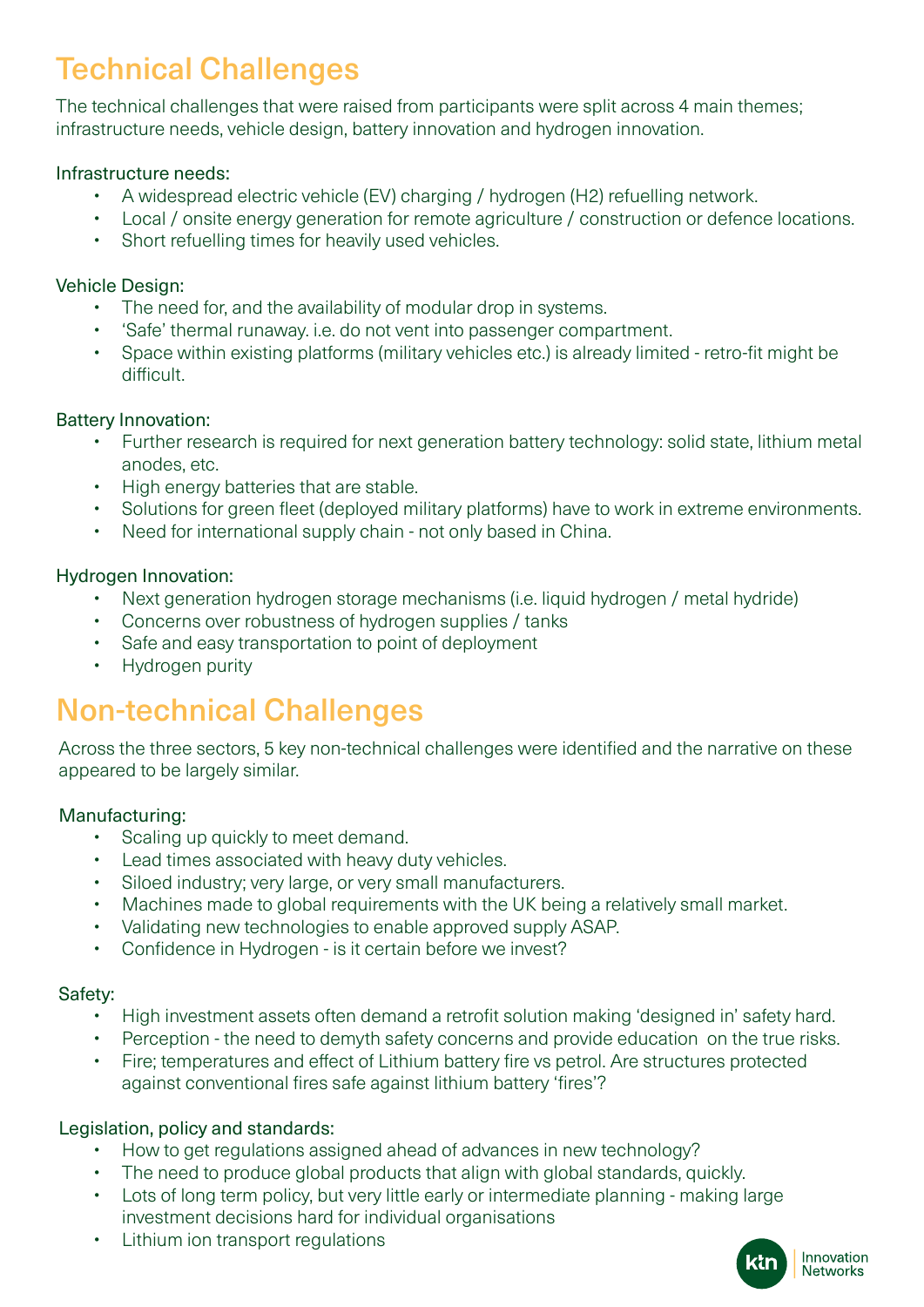### Sustainability credentials:

• How do we obtain standardised comparisons to truly assess the most sustainable options?

### Costs and business models:

- Prioritising total cost and lifetime cost rather than initial purchase cost.
- Investment cycles are long, so if we don't invest at a particular point we could be waiting 15 years before renewing some assets.
- Simple cost savings hard to justify certain equipment unless it demonstrates a saving and likewise, hard to win tenders with such options.
- Procurement and introduction of innovation in existing contracts remains a challenge procurement processes often not designed to take account of whole life and sustainable benefits.

### Innovation Activity

### Activity relevant to all off-highway sectors:

- Mobile off grid EV charging developments.
- hybrid hydrogen heavy goods vehicles (HGV), hydrogen generators, electric small / medium plant.
- Fast charging.

### Agriculture:

- [New Holland Hydrogen tractors.](https://h2dualpower.com/en)
- [John Deere Autonomous tractors.](https://h2dualpower.com/en)
- [Harper Adams](https://www.handsfree.farm/) work on automated small scale machines, unfortunately diesel for now, but with a view to move to any power source.
- Performance Projects fully [autonomous electric tractor](https://performance-projects.com/case_studies/fully-autonomous-electric-tractor/).

### Construction:

- [JCB Hydrogen hybrid excavator](https://www.jcb.com/en-gb/news/2020/07/jcb-leads-the-way-with-first-hydrogen-fuelled-excavator).
- Construction Hydrogen fuel-cell generators / renewable energy solution.
- Hydrogen HGV dual fuel system.
- Mid size quarrying equipment is available.

### Defence:

- [RAF Astra programme](https://www.raf.mod.uk/news/articles/strategic-support-programme-set-to-revolutionise-military-hr-services/) is looking at some of this.
- Team Defence Information (TDI) / KTN Sustainability Strategy.
- Discussions with US Army on hybrid electric vehicles (HEVs).
- [Technology Demonstrator 6 \(TD6\)](https://www.gov.uk/government/news/armoured-vehicles-to-test-electric-technology)  derisking demonstrators.

### **Gaps**

Across the 3 sectors the gaps were largely common as summarised below:

### Hydrogen:

- New materials for H2 storage and catalysts for fuel cells
- Hydrogen aggregators for small H2 producers (farms for example)
- Hydrogen power pack to work in multiple locations
- Cheaper hydrogen
- Hydrogen modular systems for heavy equipment
- Off the shelf hydrogen storage solutions